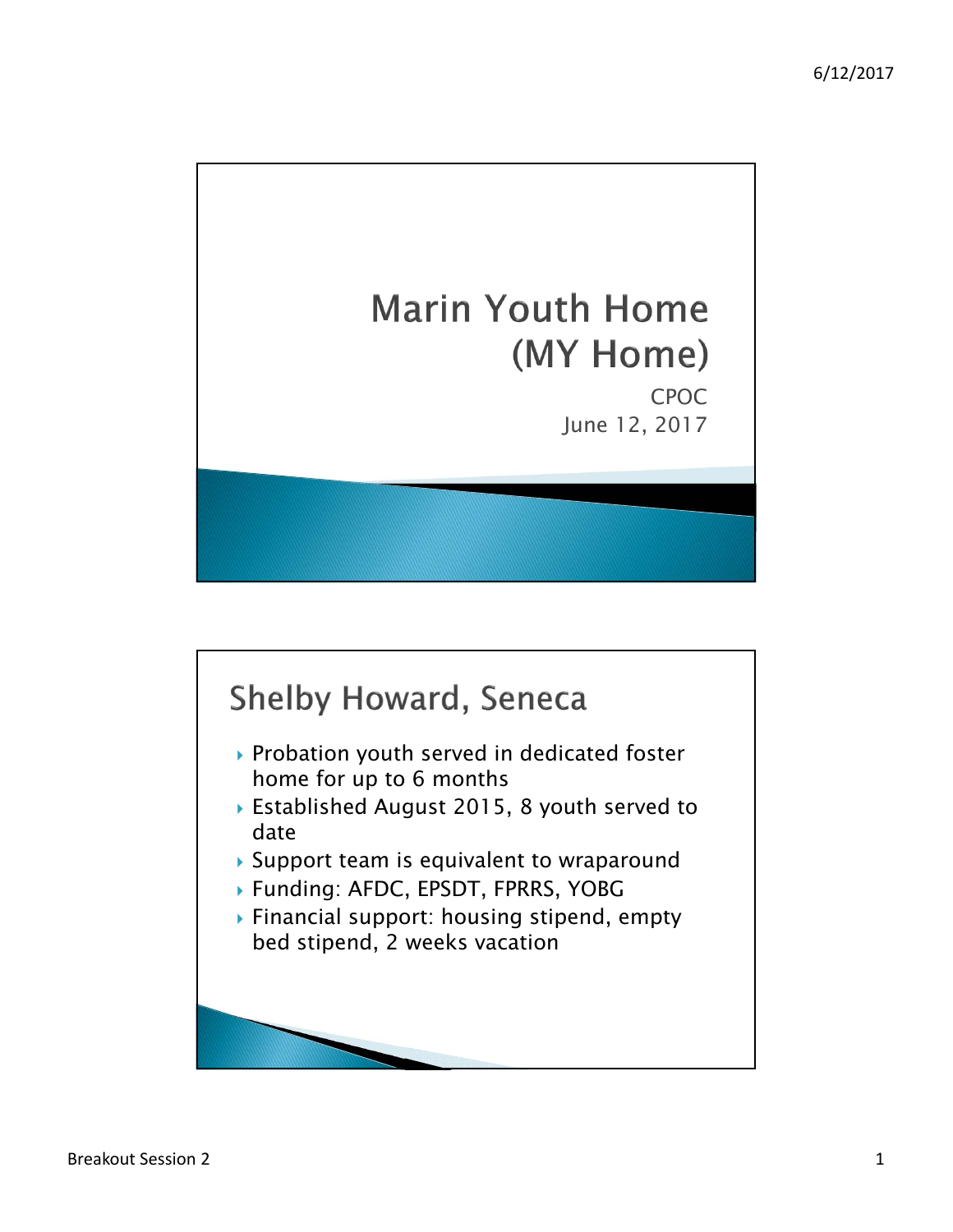# Sandra Mancilla, Probation

MY Home supports our Department's interests:

- ▶ generated before CCR
- $\blacktriangleright$  local placement option
- alternative to group home for youth who do not need that level of intervention, and/or would not do well with that population, but home life is not an option

### Yuliana Valenzuela, Probation

#### Benefits:

- $\rightarrow$  Having this as an option for transition,
- Youth and families are close and can engage in much needed services before going home
- $\triangleright$  Travel time reduced significantly
- Services available in county

#### Challenges:

- $\triangleright$  The amount of unsupervised time
- $\rightarrow$  The youth's adjustment to being in an unstructured environment
- ▶ Response time when traveling for other youth
- ▶ You become an additional resource parent in difficult situations